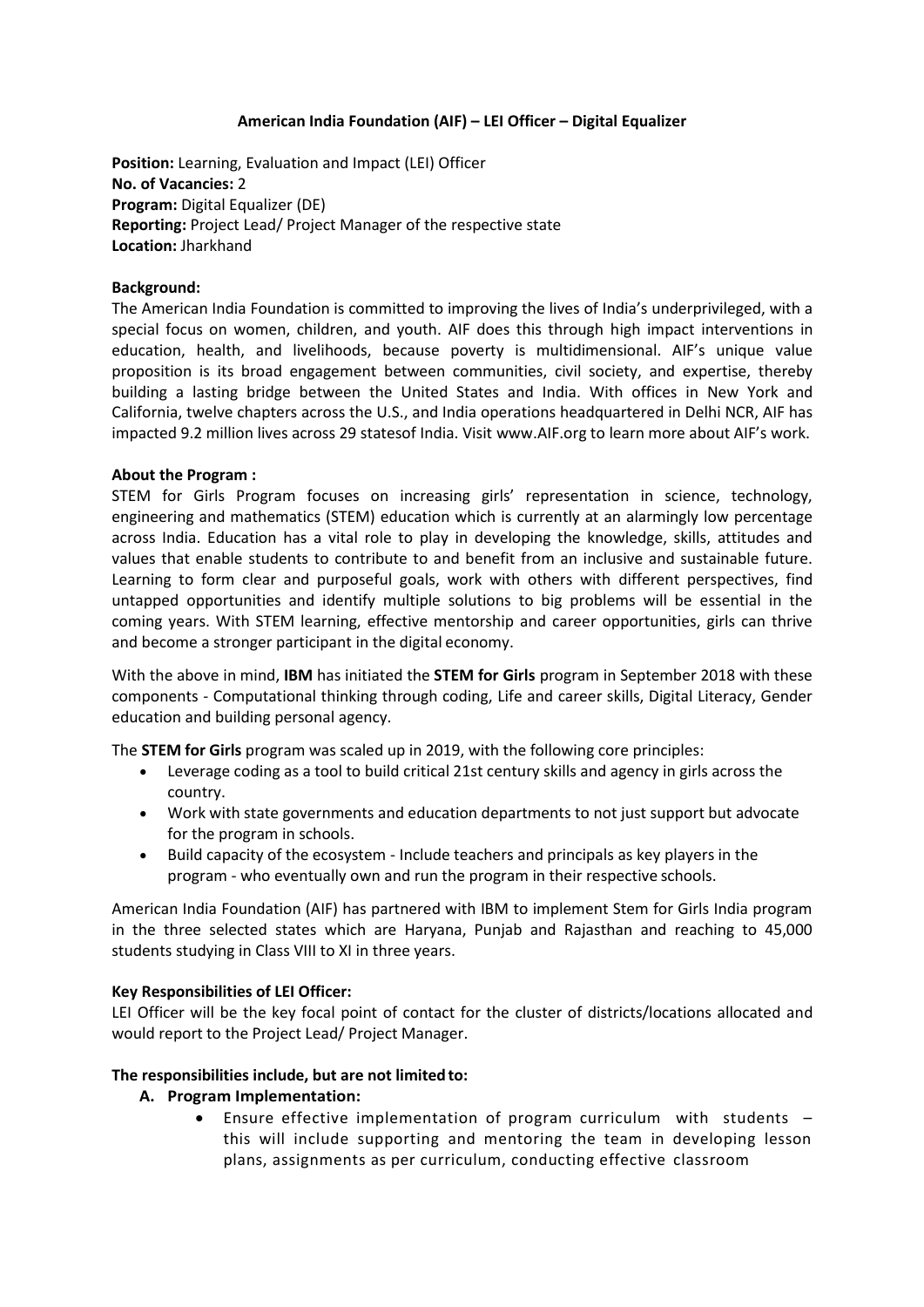sessions, evaluation of assignment responses, guiding students in developing STEM related projects etc.

- Effective implementation of other components e.g. community engagement, projects exhibition etc.
- Program orientation of Teachers this will include orientation of teachers on the program and its components, integrating the components in their classroom teaching and learning processes and supporting the teachers to bridge the learning gaps by enabling 21st century skills, STEM learning, computational thinking, and self-actualization.
- Support 'remote' and 'direct' learning strategies in/ beyond the pandemic related lockdown to ensure continuity of education.
- Conducting and guiding on **CORE ACTIVITIES** of the program:
	- 1. Module based 'Coding' of students
	- 2. Hackathons and project share out events
	- 3. Career Day event to build strong pathway to careers
	- 4. Role Model Interactive event
	- 5. STEM related activities

### **B. Monitoring and Evaluation:**

- Database management as per mandate of the program to enhance programmatic and financial output – illustratively: Student enrolment, attendance in program sessions, responses to curriculum transaction and response analysis, case studies etc. Data collection, analysis and management will also be from the point of view of effective documentation and reporting requirements of organisation and the donor.
- Field monitoring and evaluation:

i) Regular field visits to monitor the program (at least 12 days a month or more if required)

ii) Design monitoring and evaluation tools and ensure efficacy of the program provided by standardized digital content in schools (AIF Edukit content) including videos and worksheets aligned to the state curriculum.

- Ensure program implementation as per the MoU, approved budget and timelines.
- Monitoring the CORE ACTIVITIES being conducted religiously on field.

### **C. Documentation and Reporting:**

- Prepare weekly, monthly, quarterly and annual team reports as per the mandate of the program.
- Identify and document case studies to share as part of the program reporting.
- Facilitate baseline, midterm and end term evaluation in coordination with MEL team.
- Ensure reporting timelines of organisation and donor.
- Any other reports required by the Project Lead/ Project Manager.

### **D. Financial Management:**

- To support budget exercises as per the program requirements and donor reporting.
- To maintain program expenses and keep all analysis ready as per reporting requirements of organisation and donor.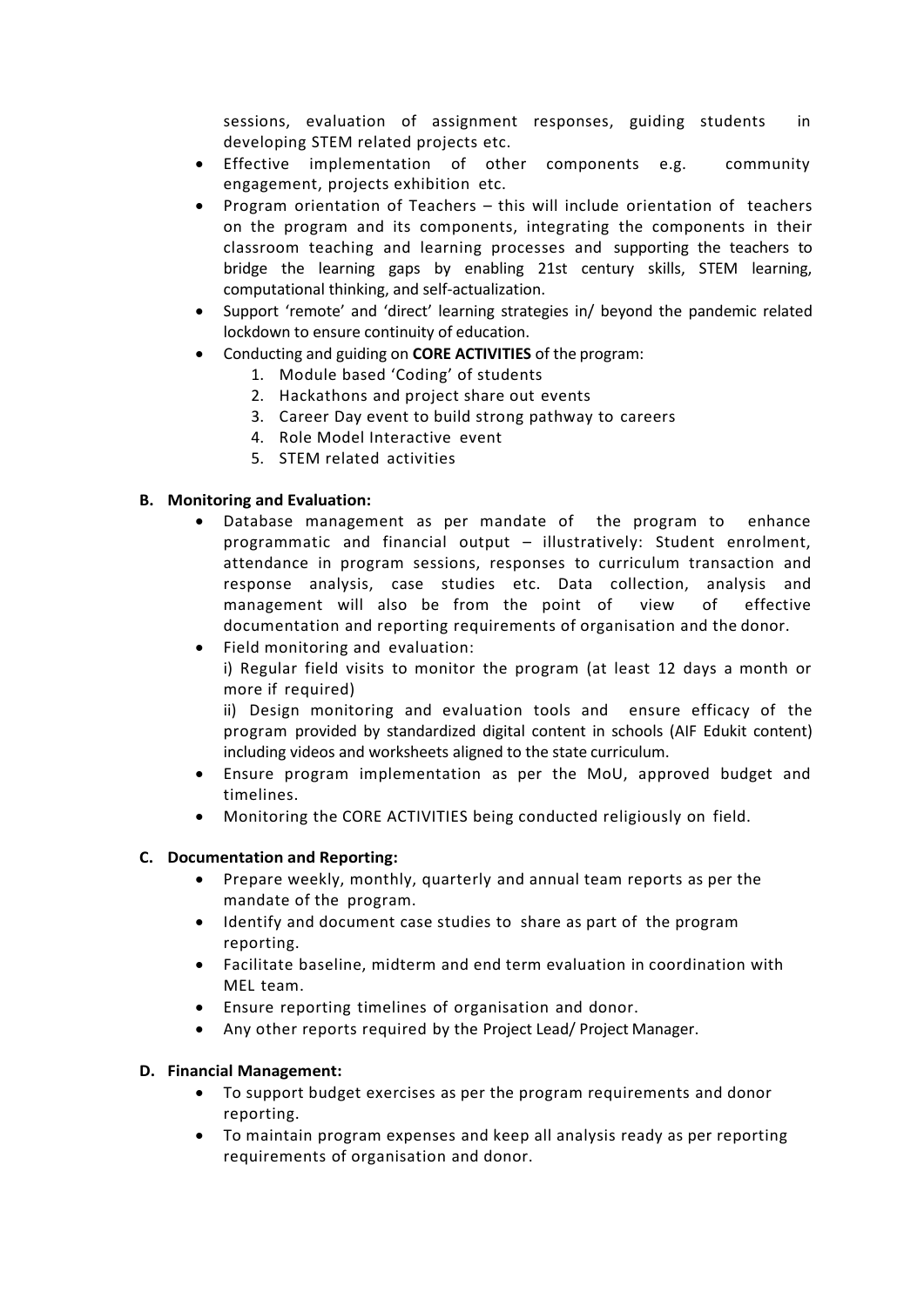# **E. Stakeholder Engagement:**

• Build and manage relationship with stakeholders such as District Education Officer and other key officials of education department in the districts, Teachers, Header Teachers/Principal, School Management Committee, Panchayat etc. to enhance ownership towards the program.

## **F. Self-Capacity Enhancement:**

• Work on enhancing his/her academic and other capabilities by taking part in organization driven initiatives as well making her/his own efforts, so that program gets delivered in best possible manner.

## **G. Others:**

- Maintain professional integrity and ethical conduct of working at all times.
- Ensure alignment with organisational policies.
- Open to relocate to any of the mentioned states according to the requirement.
- Ensure completion of any other organisational work assigned by Project Lead/ Project Manager.

## **Qualifications and Experience:**

### **Essential:**

- Post-graduation Sciences/Rural Development/Social Work/Gender Studies/Other Social Sciences.
- Minimum 4 years of experience of working in development sector, preferably education sector.
- Excellent academic achievements.

# **Preferable:**

- Graduation in Science.
- Experience of undertaking research work in professional space and having presented/published research papers.
- Experience in monitoring evaluation.
- Experience in developing and facilitating professional development programs for senior government officials.
- Experience of having worked in CSR domain.

### **Skills and Competencies:**

- Proficiency in use of MS office, MS Excel and statistical tools is amust.
- Possesses a variety of skills multi tasking, time management, flexibility and adaptability.
- Excellent communication skills in English and Hindi both written and verbal.
- Excellent Analytical skills and problem solver.
- Ability to work in field, with communities and in multi-stakeholder processes.
- Readiness to travel and commit to demanding program requirements.
- Responds positively to feedback and respects diverse point of views.
- Excellent team player and works independently with the ability to take on additional tasks.
- Ability to work in demanding situation.

**Reporting:** The position will report to Project Lead/ Project Manager of the respective state.